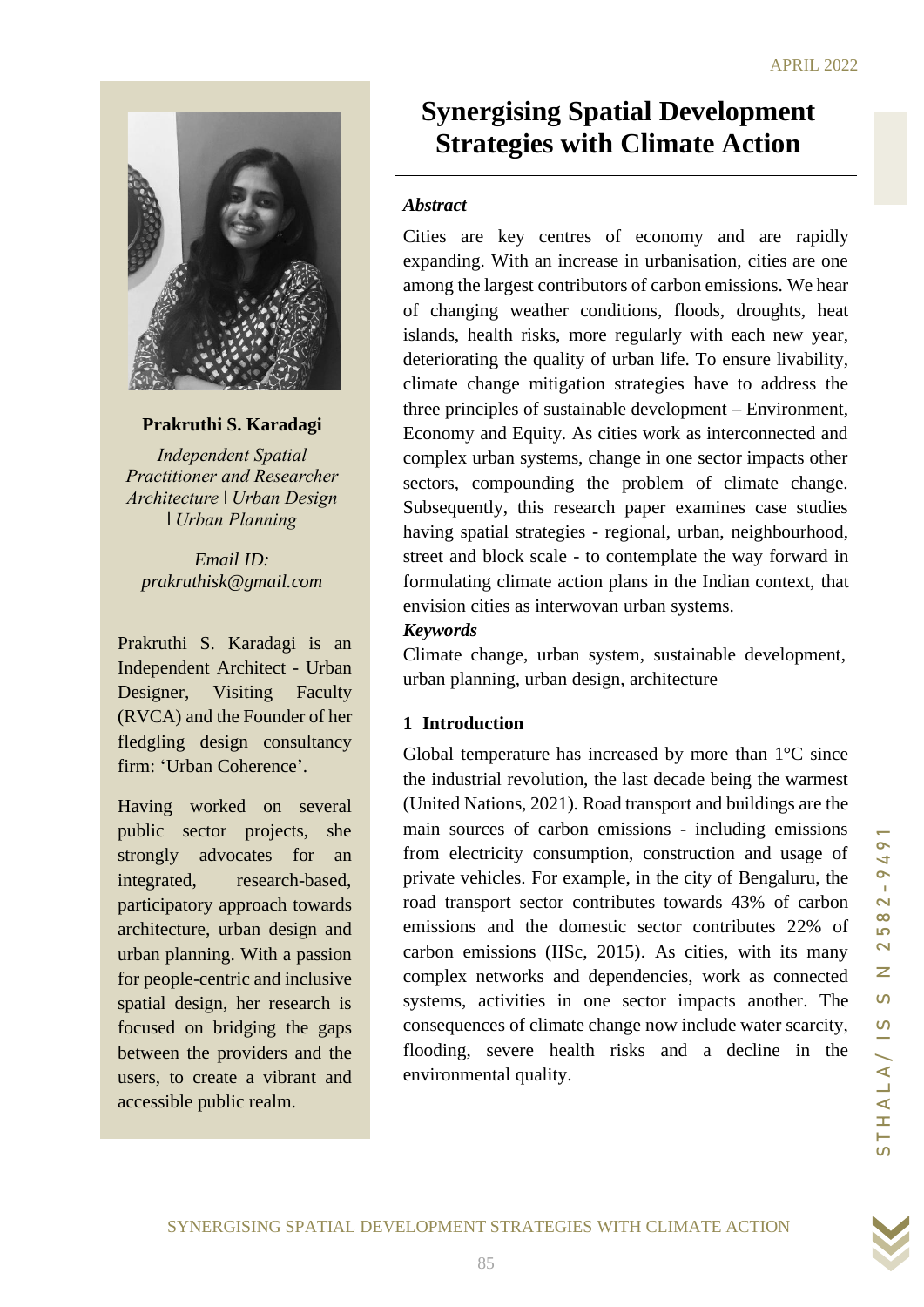### **1.1 Climate change and development**

*'There is a strong link between the quality of life in cities and the management of natural resources available to them. Rapid urbanisation is accompanied by increased pressure on the environment and accelerated demand for basic services, infrastructure, jobs, land, and affordable housing' (UNEP, 2016).*

Without synergising political will and climate change adaptation policies with resource management and land economics, the challenges faced by cities in India cannot be combated. The three sustainable development principles of Economy, Environment and Equity have to be kept at the forefront, integrating sustainable development goal /SDG 11 (Sustainable cities and communities) and SDG 13 (Climate action). Sound climate action plans cross-cutting regional and urban planning, urban design and architectural practices, focusing on climate resilience and disaster management, have to be enforced.

*'Spatial development strategies - prioritising urban mobility, physical and social infrastructure such as water supply, affordable housing, sanitation, education, health care, housing, parks and open spaces - which are multi-disciplinary and multi-scale, while respecting the context and its community, ensuring universal access to all, is the need of the hour.'*

This research paper scrutinises case studies to tackle climate change at multiple scales regional, urban (city/ town), neighbourhood, street, block/ building. The aim of the paper is to further the discourse on facilitating comprehensive climate action plans for cities in India in order to address the issues of climate change at all scales.



Figure 1 Spatial development scales

#### **Source: Author**

#### **2 The Asian Context**

### **2.1 Case study 1: Putrajaya, Malaysia**

Putrajaya was designed as a new administrative capital for Malaysia in order to ease the congestion in Kuala Lumpur. While designing new cities as administrative capitals is not a new practice, Putrajaya was conceptualised as a 'Green Intelligent City'.

*At an urban scale,* the city core comprises of the government, commercial and cultural zones. The periphery comprises of residential zones and social infrastructure. In the middle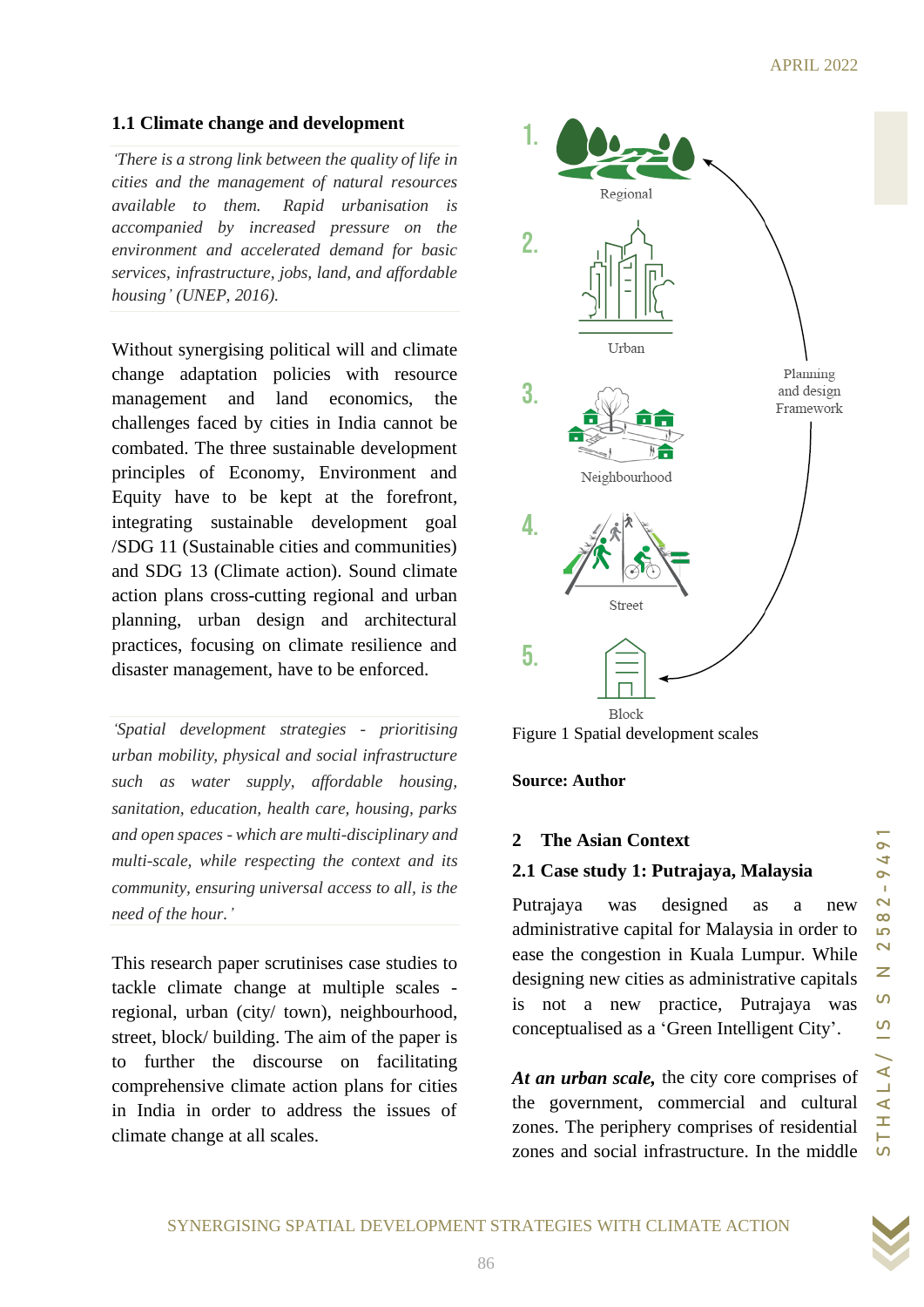is the man-made Putrajaya Lake and boulevard. The lake not only regulates the surrounding temperature but also acts as a regional and international wetlands research centre. A cycle network was incorporated into the plan, making the city 'people oriented'. Traffic calming measures were introduced to discourage excessive vehicular usage. Piped and networked utilities are placed underground, avoiding disturbance in the surrounding landscape. Deliberate attempts have been made to move away from using non renewable energy sources, reduce carbon emission, reduce paved surfaces to limit the urban heat island effect and flash avoid flooding. Paved surfaces to limit the urban heat island effect and flash avoid flooding.

*At a neighbourhood and block scale,* the design discourages fencing in residential areas to encourage social interaction. The buildings employ indigenous technologies such as 'tempayans' or traditional ceramic water pots used to cool the surrounding temperature (Ujoh, 2020).



Figure 2 Putrajaya Lake with a view of the city architecture in the Islamic style

#### **Source: Author**

### **2.2 Case study 2: Singapore**

Singapore is arguably one of the best examples of a small hamlet evolving into a global mega city. It ranks high in quality of living (Mercer, 2019) and is considerably equipped to withstand the onslaught of urbanisation. The key contributing factor to the success of Singapore is its comprehensive approach towards spatial development. It offers an immersive experience of the urban realm by augmenting the master plan with supplementary plans. Some of the examples are: Green Plan 2030; Accessibility Master Plan 2016; Green Mark 2015; Conservation Guidelines 2017.

Founded in 1819, by Sir Stamford Raffles, Singapore was a colony under the British Empire and was projected as the 'Manchester of the east'. It's strategic location along prime maritime trade routes between Europe and Asian East, made Singapore an important port. This node at the mouth of the Singapore river is presently the central business district (CBD) of Singapore City. Initially, the city witnessed a huge influx of immigrants.



Figure 3 Singapore: A juxtaposition of the old and

#### **Source: Author**

the new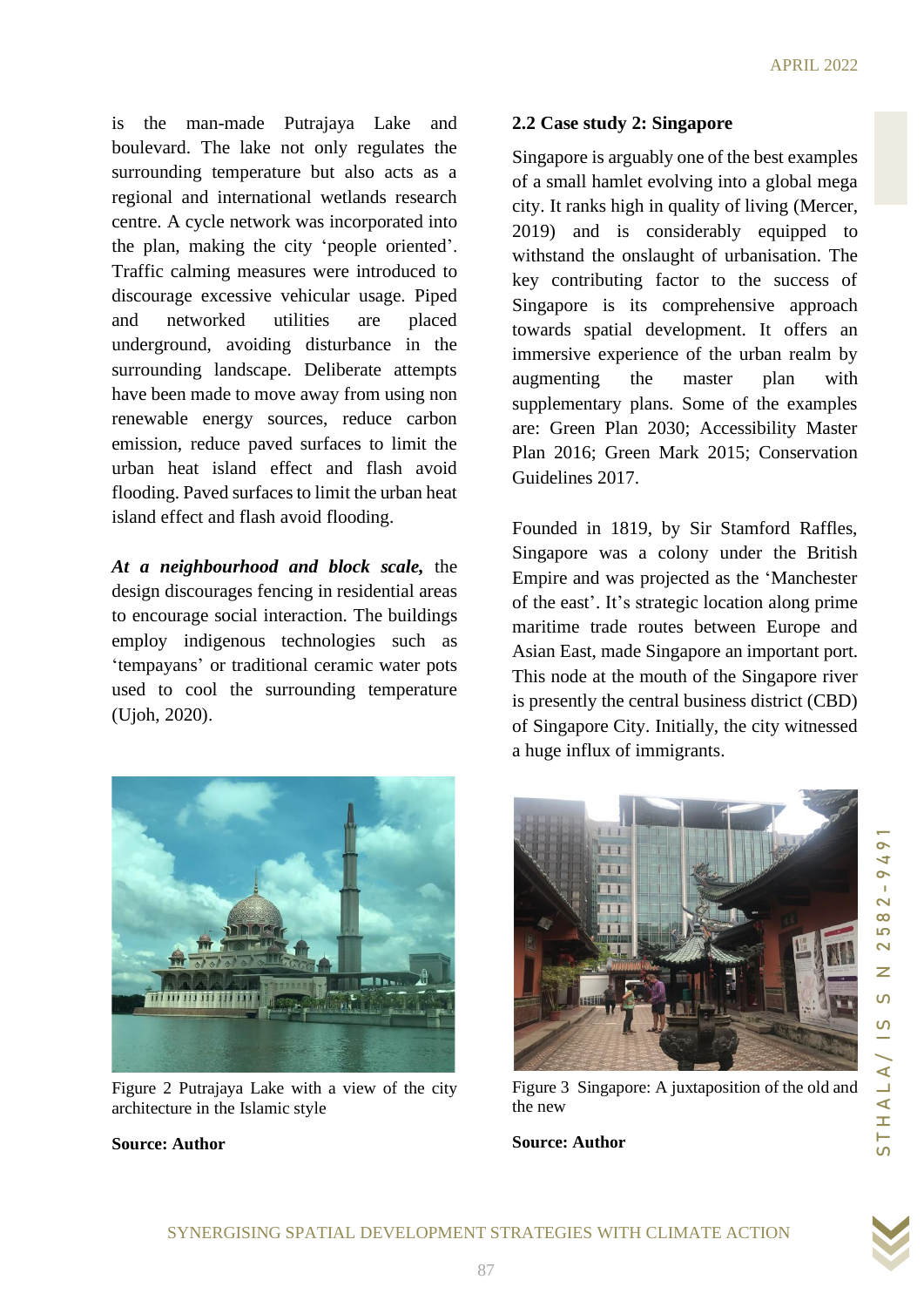This resulted in haphazard development with a mixed bag of architectural styles and urban character. 'Plan of the Town of Singapore' or the Jackson Plan, with grid iron streets, public squares, commercial zones and ethically segregated residential blocks, was formulated in 1822 as a response to bring order to the rapidly growing city. Many heritage areas were demolished to make way for new construction. However, when Singapore gained independence, the nascent city provided a canvas for urban planners to test contemporary urban planning theories.

*At a regional scale*, the Singapore State and City Planning Project, commissioned in 1967, comprises of satellite town development, infrastructure building, industrial districts, transport interchanges, high rise social housing, land reclamation, and the expansion of the city centre as strategies for spatial planning. Land was reserved for future growth and to act as a source of real estate revenue for the city – state. Now, Singapore has master plans which integrated green strategies, compact development and Transit Oriented Development strategies.

# **2.2.1. Singapore Green Plan 2030**

This directly responds to the UN's Sustainable development agenda 2030. Its main targets include:

- Plant 1 million more trees
- Ouadruple solar energy deployment by 2025
- Reduce the waste sent to landfill by 30% by 2030
- At least 20% of schools to be carbon neutral by 2030
- All newly registered cars to be cleaner-energy models from 2030

*At an urban, neighbourhood and street scale*, the Urban Redevelopment Authority (URA) was established in 1974 to oversee spatial development of the city. The URA proposed an urban design plan in 1983 for the city centre. This incorporated mixed use into its plan (Ong, 2020). Living, work, health care, education, leisure, is all within walking distance in a neighbourhood. Harmonising mobility infrastructure with a compact urban fabric reduces usage of vehicles. This in turn reduces pollution, traffic, urban sprawl, enabling a healthy urban living. In 1998, Singapore was one of the first cities to implement Electronic Road Pricing (ERP) System as a way to discourage automobile use. This system is active in the centre of the city to reduce congestion. Heavy toll is collected to travel inside the city core during peak hours. This promotes a walking friendly city and reduces pollution.

*At a neighbourhood scale,* Singapore has been proactive in creating sustainable and environmentally conscious built forms, incorporating nature into architecture. The city integrates biophilic design into its urban environ, facilitating a sustainable eco system. The Garden by the Bay and the Changi Airport are prominent examples of this practice.

### **2.2.2. Conservation Guidelines 2017**

The URA notified the latest Conservation guidelines in 2017. This consolidates the master planning approach at the neighbourhood, street and building scales. Conservation of built heritage is a critical part of urban planning in Singapore and it enhances the unique place identity, integrating history with the streetscapes and public spaces. The guideline mandates the retention of all original structural and architectural elements.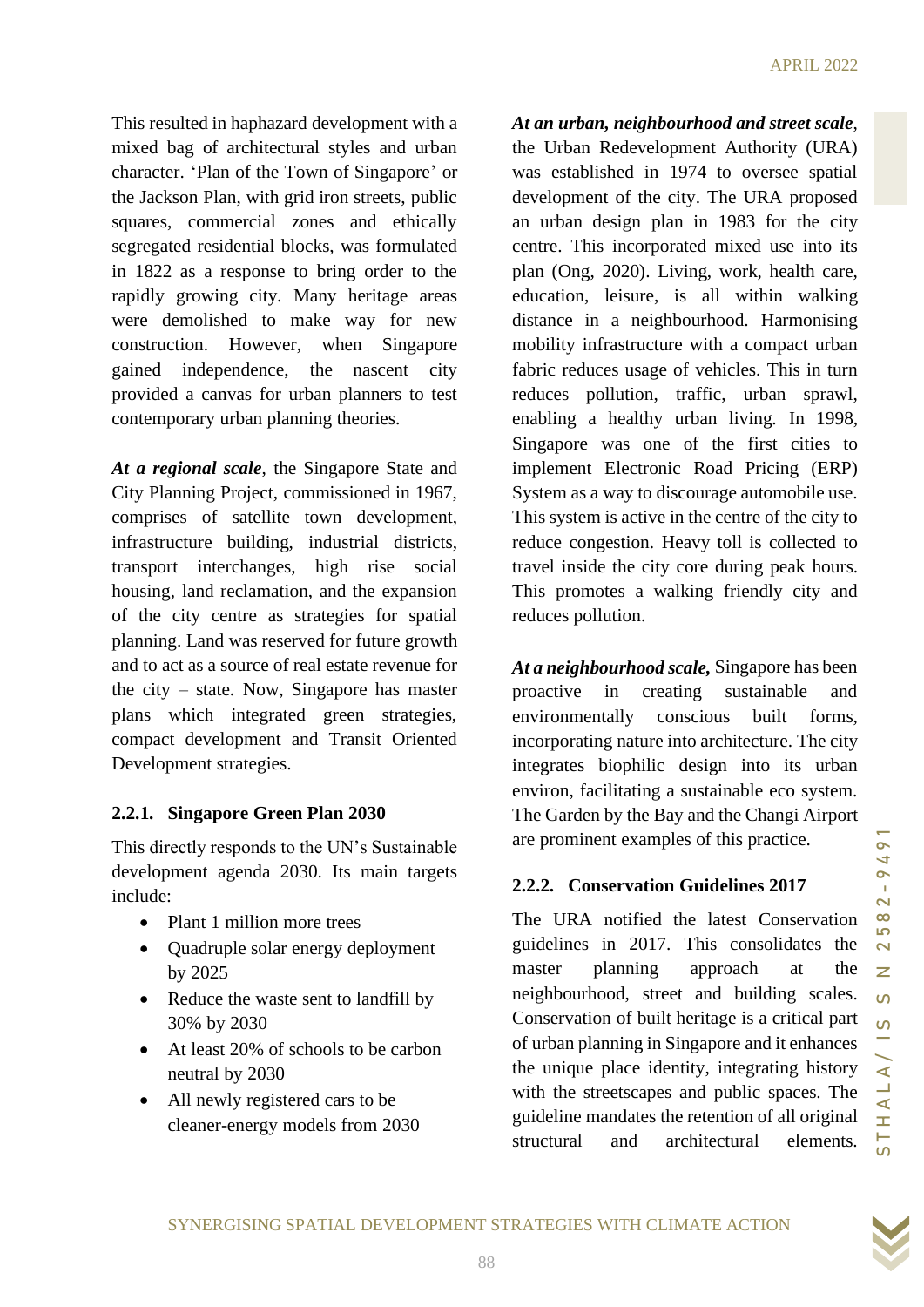Architectural features, finishes and building facades are strictly controlled. The Conservation Guidelines also prescribe façade control regulations for infill land in heritage districts. Each historic district has separate urban design guidelines.

*At a block and building scale*, Singapore implements codes such as the 'Green Mark' which promote the use of local and sustainable building construction systems. The city-state aims to have 80% of its buildings certified as sustainable under its Green Mark scheme by 2030.

### **3 Indian context**

Cities in India, though often witnessing the adverse effects of climate change, rarely have a spatial development framework which includes climate change policies and action. However, in the last five years, there is an overhaul of government policies to include sustainable development. The Government of India, under the Ministry of Housing and Urban Affairs, has launched a number of urban missions - Atal Mission for Rejuvenation and Urban Transformation (AMRUT), Smart Cities Mission, Housing for All (Urban), Swachh Bharat Mission (urban) which address SDG 11 and influence the quality of urban life (Shanti, 2020).

For instance, the objective of the Smart Cities Mission is 'to promote cities that provide core infrastructure, clean and sustainable environment and give a decent quality of life to their citizens through the application of smart solutions'. The Mission aims to drive economic growth and improve quality of life through an integrated approach built on the social, economic, physical and institutional pillars of the city (Smart Cities Mission, 2016). The mission stresses on not just making infrastructure 'smart' but also integrates urban renewal and provision of basic infrastructure with digital infrastructure. This would give a leg up to smaller cities where area-based development planning, urban design and architecture go hand in hand to tackle urban challenges. Additionally, the newly launched Climate Smart Cities 2.0 comprises of an assessment framework across five sectors namely, (a) Energy and Green Buildings; (b) Urban Planning, Biodiversity and Green Cover; (c) Mobility and Air; (d) Water Management and (e) Waste Management.

While, the above missions are welcome steps towards climate action and sustainable development, Indian cities still lack planning and design mechanisms which see the city as a whole and not as independent sectors. The planning and regulatory framework must be augmented across the board to facilitate easy enforcement and reduce loopholes that are exploited due to the pressures of development.

# **4 Way forward**